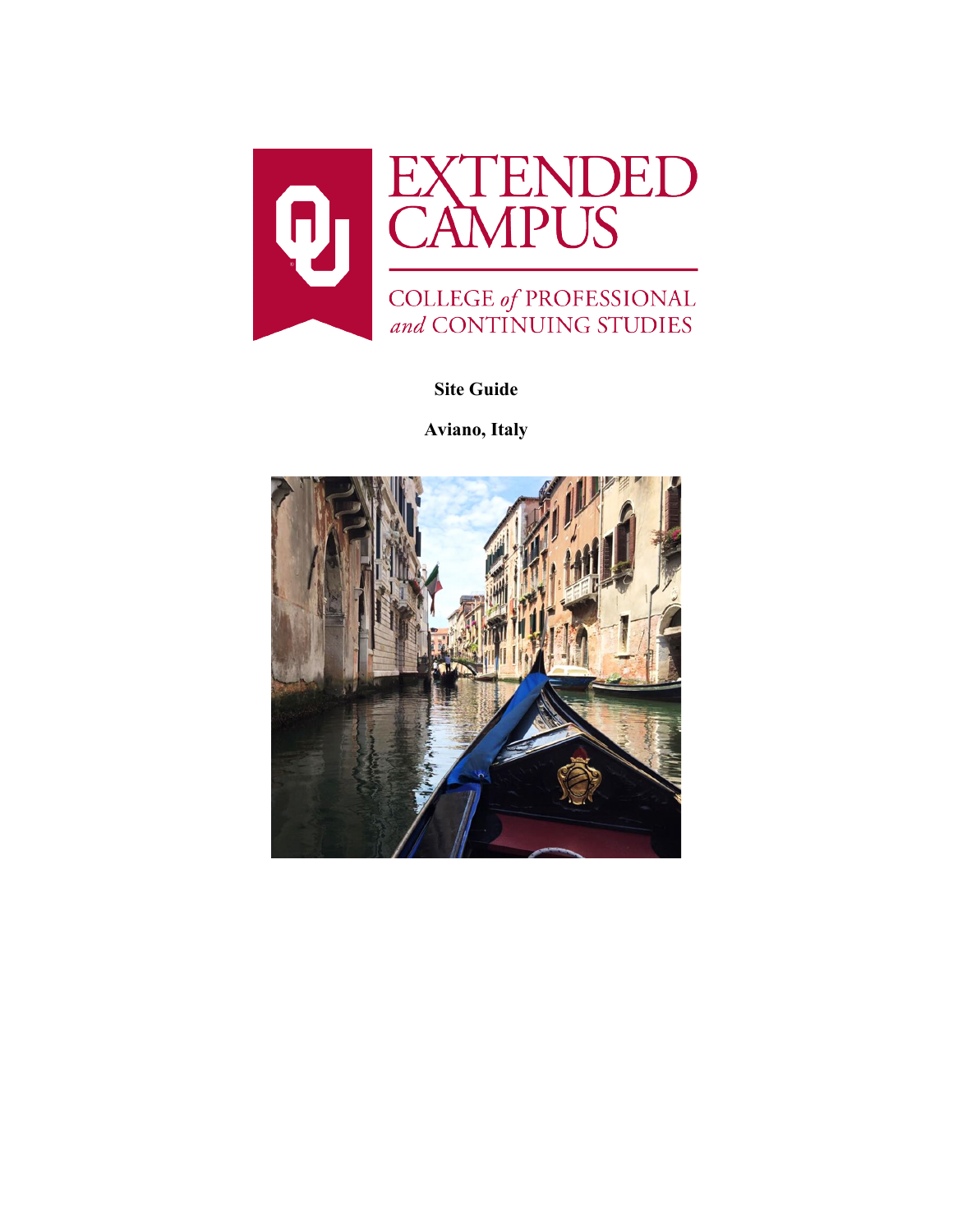## **Table of Contents**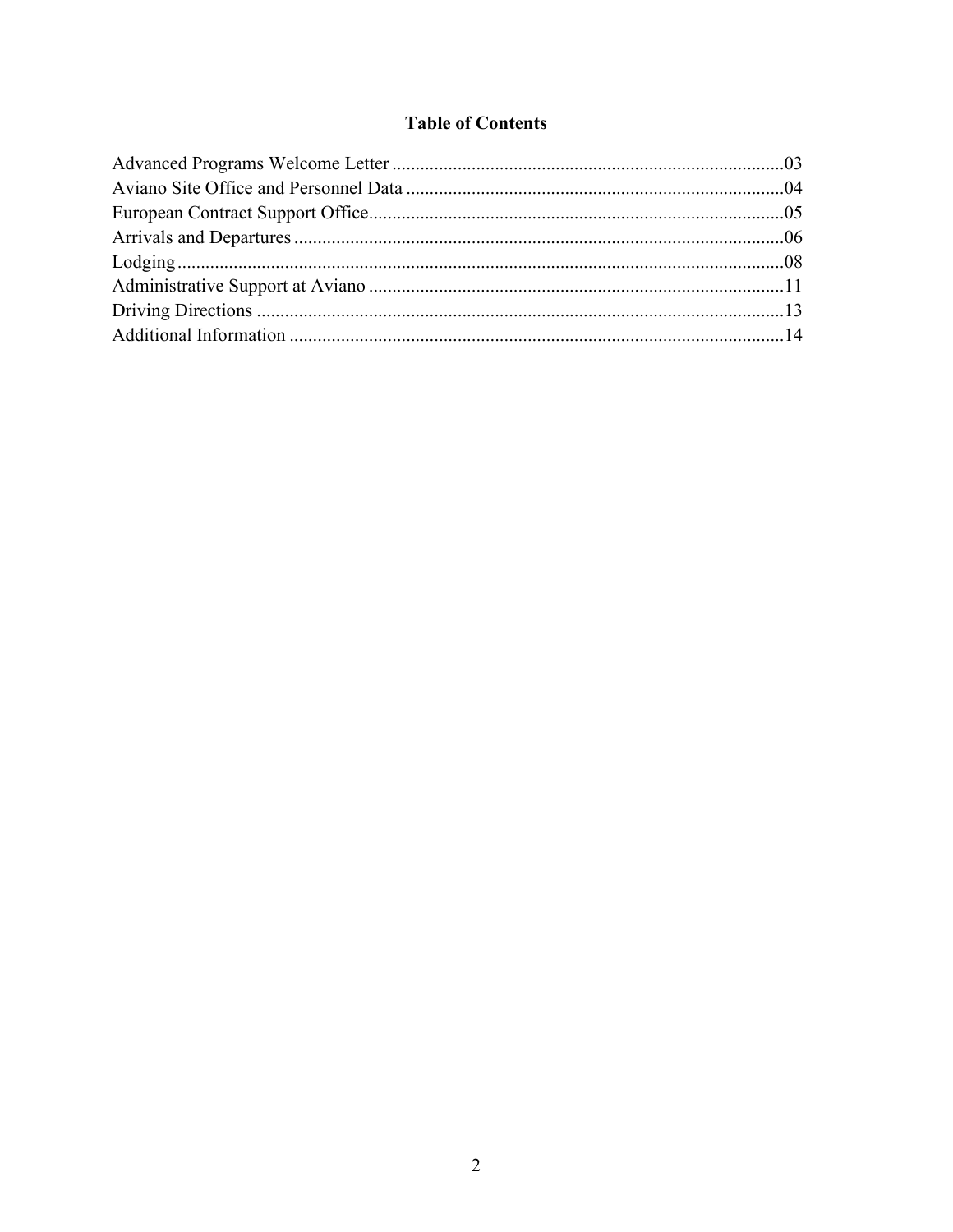## **Advanced Programs Welcome Letter**

#### APO, AE 09604 • Phone 011-39-0434-305977 • [apaviano@ou.edu](mailto:apaviano@ou.edu)

#### Dear Professor:

Welcome to northern Italy – home to a wide variety of excellent pasta dishes, fine wine, beautiful scenery, the world's largest collection of western art and architecture – and Aviano Air Base.

The city of Aviano is located at the foot of the Dolomites mountain range and is nine miles north of the city of Pordenone, the provincial capital of Pordenone province. The region in which both Aviano and Pordenone are located is called Friuli Venezia Giulia. There has been an American presence in Aviano since the end of World War II, and in 1954 the Italian and American governments signed a joint use agreement of the Air Base. By 1955 HQ United States Air Forces in Europe (USAFE) had moved its Italian operations from nearby Udine to Aviano.

Aviano is a very "American friendly" town with very close ties to the Air Base. As such, many Italians in the local area speak English. If you have an opportunity during your visit, you should not hesitate to take a stroll around town and visit a local café – commonly known as a "bar". The Air Base is divided into nine areas stretched between the towns of Aviano and Pordenone. With this in mind, I strongly recommend a rental car to make your stay and commute to and from the areas more enjoyable.

Your hotel reservations have been made and will be confirmed as your arrival time draws near. Once your travel arrangements are confirmed, please contact me so that we can make arrangements for your pick-up at the airport. I will have peace of mind if I confirm your plans, advise you of weather conditions, and let you know the latest about your class.

The accommodations and rental car arrangements described below have been proposed based on AP policy and local conditions to provide you the most comfortable visit to our area. Access and security issues, driving conditions and on-site needs were taken into consideration to the best of our ability. Should you require or prefer other arrangements, please contact us and the Travel Coordinator, Ms. Macci Clement. Exceptions to these arrangements will require additional approval.

I look forward to seeing you soon and hope you have a pleasant journey and stay in Aviano. It will be my pleasure assisting you during your teaching assignment!

Sincerely,

*ABarte* 

Liga Barta Aviano Assistant Site Director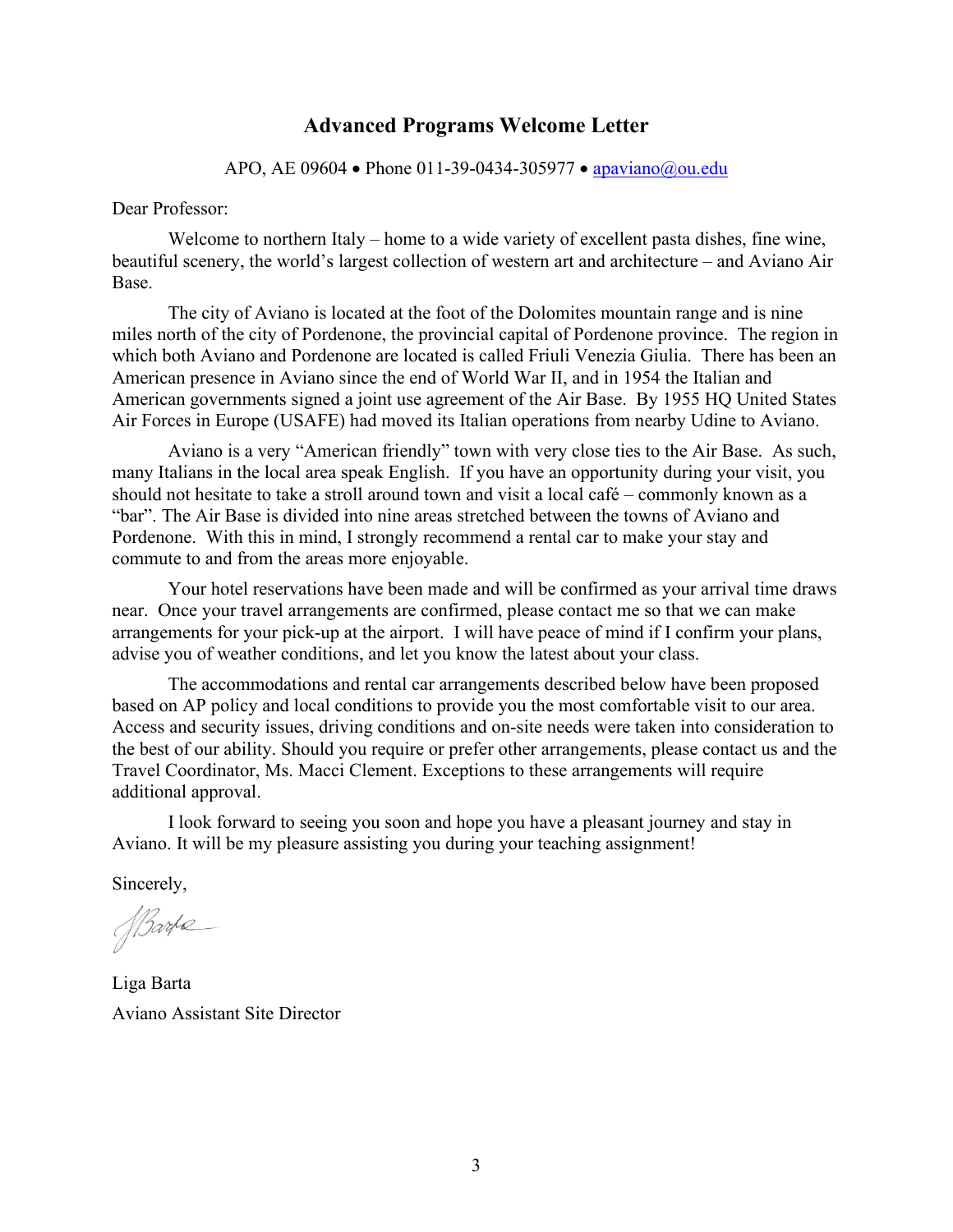# **Aviano Site Office and Personnel Data**

**Email:** [apaviano@ou.edu](mailto:apaviano@ou.edu)

#### **Site Director Phone:**

For emergency use only (home phone):

- From United States 011-39-348-344-9237
- Within Europe  $+39-348-344-9237$
- Within Italy 348-344-9237

#### **Civilian Address:**

Base Aerea Di Aviano Education Center, University of Oklahoma A1 Edificio 147 Via Pedemonte, 89 33081 Aviano, PN Italy

### **APO Address (US Domestic Mail):**

The University of Oklahoma Aviano Education Center 31 FSS/DPE Unit 6121 APO, AE 09604

#### **Office Phone Numbers:**

From a commercial/civilian phone:

- From United States 011-39-0434-30-5977
- Within Europe + 39-0434-30-5977
- Within Italy 0434-305977
- From a military/DSN phone (throughout Europe): 632-5977

#### **OU Office Hours:**

Monday-Thursday: 0800-1430 Friday: By appointment only

#### **Education Services Officer (ESO):**

Roy Lapioli DSN phone: 632-5162

#### **Advanced Programs Site Coordinator:**

Chad Manos Phone: 405-325-1959 E-mail: [chaddles@ou.edu](mailto:chaddles@ou.edu)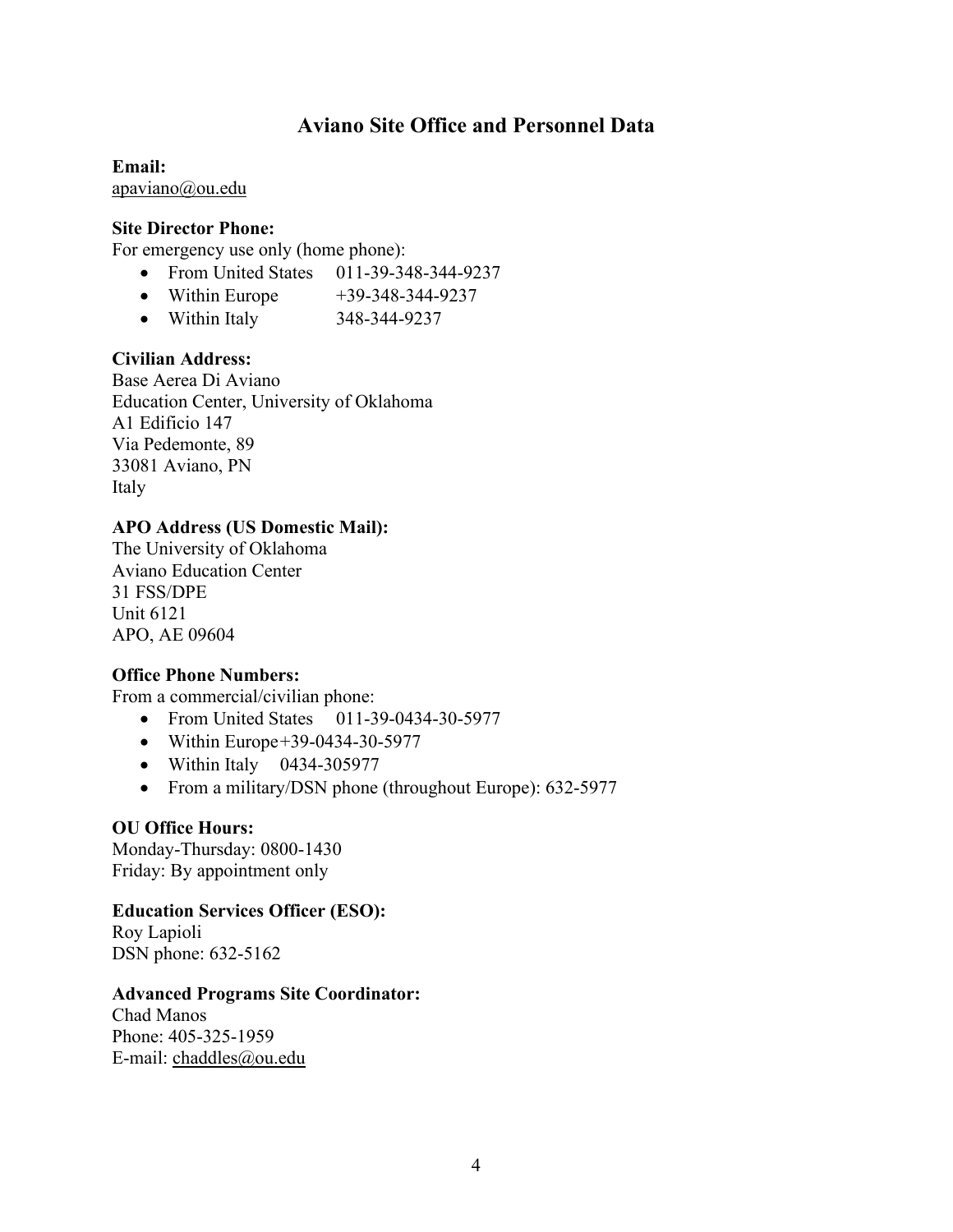# **European Contract Support Office**

## **Mailing Address:**

The University of Oklahoma ATTN: (enter name) CMR 469, General Delivery **APO, AE 09227** 

### **Street Address:**

The University of Oklahoma Mannheimer Strasse 132 67657 Kaiserslautern, Germany

# **Contract Support Office Contacts:**

Dr. Peggy Lerner, Director: [apeudirector@ou.edu](mailto:apeudirector@ou.edu) Home phone: Included in travel documents Jessica Smith, Assistant Director: [apeuprograms@ou.edu](mailto:apeuprograms@ou.edu) Office Phone (from United States) 011-49-631-7500-7415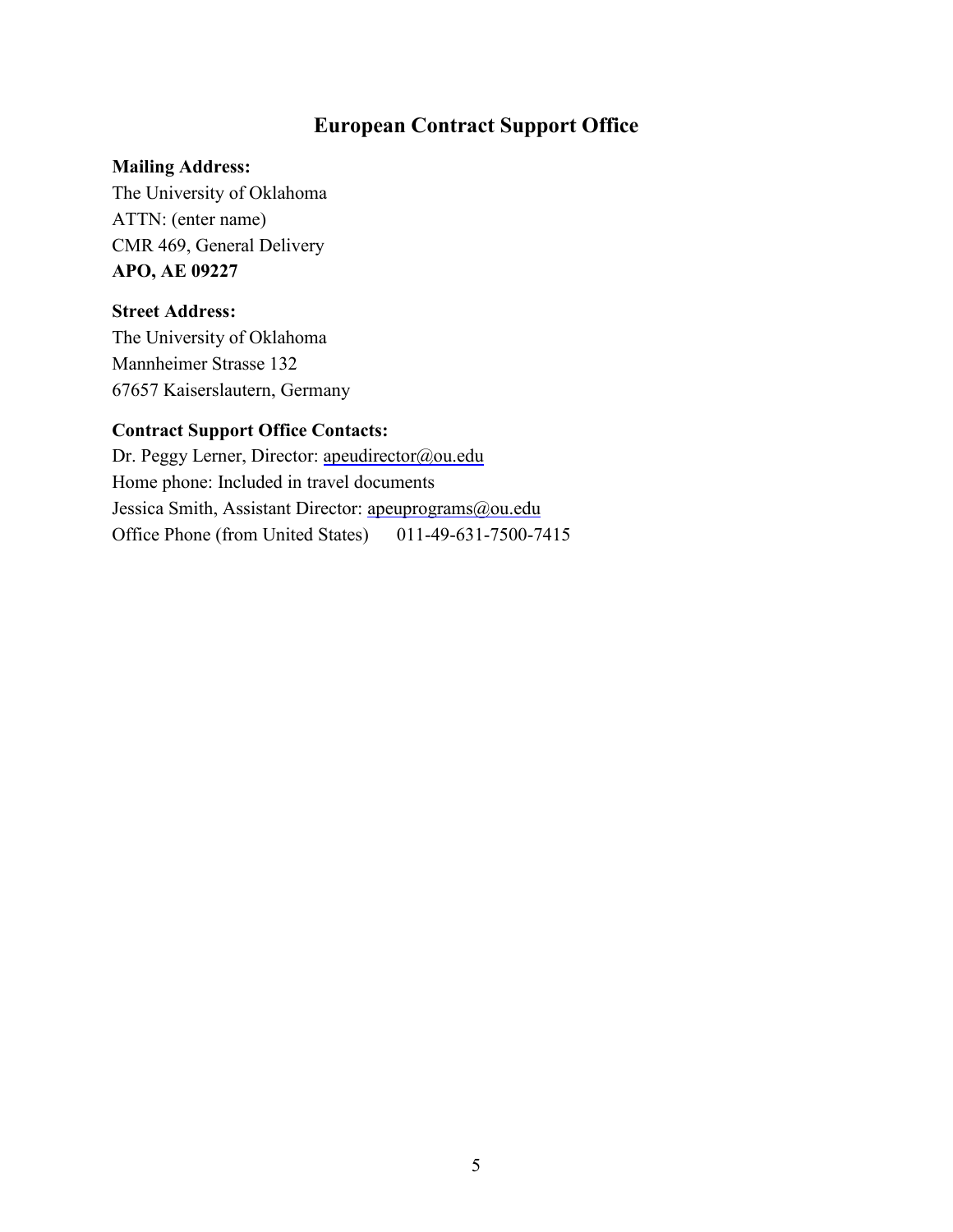# **Arrivals and Departures**

### **Arrival at Venice (Marco Polo) Airport**

#### **Disembarkation**

Some planes taxi to the terminal; often a bus transports passengers from the plane to the terminal.

#### **Passport Control**

When passports are being checked, all passengers stand in one line. Have your passport ready.

#### **Baggage Claim**

Proceed to the Baggage Claim area using the down escalators. If your baggage is lost, there is a lost baggage office near the exit.

#### **Customs Clearance**

After claiming your baggage, look for the Exit sign and walk through the sliding doors. The customs agent may stop you if he or she has any questions. It is unlikely for an American to be stopped by an agent.

#### **Transportation from Marco Polo Airport provided by Site Director**

You will be met at the airport by the Site Director upon your arrival in Italy. The Site Director will meet you outside of the baggage claim area (holding a small OU sign) and will provide you with transportation to your hotel.

#### **Car Rental**

A compact automatic drive rental car will be reserved for you at EuropCar on Aviano Air Base. The Site Director will take you to pick up your rental car upon arrival. GPS is an approved, reimbursable expense for European sites. Receipts must be submitted for rental cars and any item related to the use of a car, such as parking or gas purchase receipts. Fuel will be reimbursed for course related travel costs only. In Europe, for those sites where rental cars are approved, a cash register receipt is necessary for reimbursement for cash purchase of gasoline (usually up to \$35.00). See Advanced Programs Faculty Guide, page 17 for more information regarding rental car insurance policies. [https://pacs.ou.edu/about/ou-north-america-and-europe/faculty-staff](https://pacs.ou.edu/about/ou-north-america-and-europe/faculty-staff-resources/)[resources/](https://pacs.ou.edu/about/ou-north-america-and-europe/faculty-staff-resources/)

As a reminder, please do not use your personal credit card, use your OU Travel Card. Accept the LDW loss damage waiver (or CDW) at the higher deductible rate, not the zero-deductible rate. Professors are not authorized to purchase fuel on the military post. Fuel must be purchased off post. Only teaching-related mileage is reimbursable.

#### **To Change Money**

If you have not brought Euro with you and you think that you will need some before you get to the bank in Aviano, there is a money exchange counter at the airport. I would suggest using a local ATM for a better exchange rate. There is one at the airport and are many around town.

#### **Departure from Venice (Marco Polo) Airport**

#### **Return Trip to Marco Polo Airport**

The Site Director will assist you with arrangements for your return trip to the airport. Depending on the departure time of your flight, one of the following means of transportation may be used: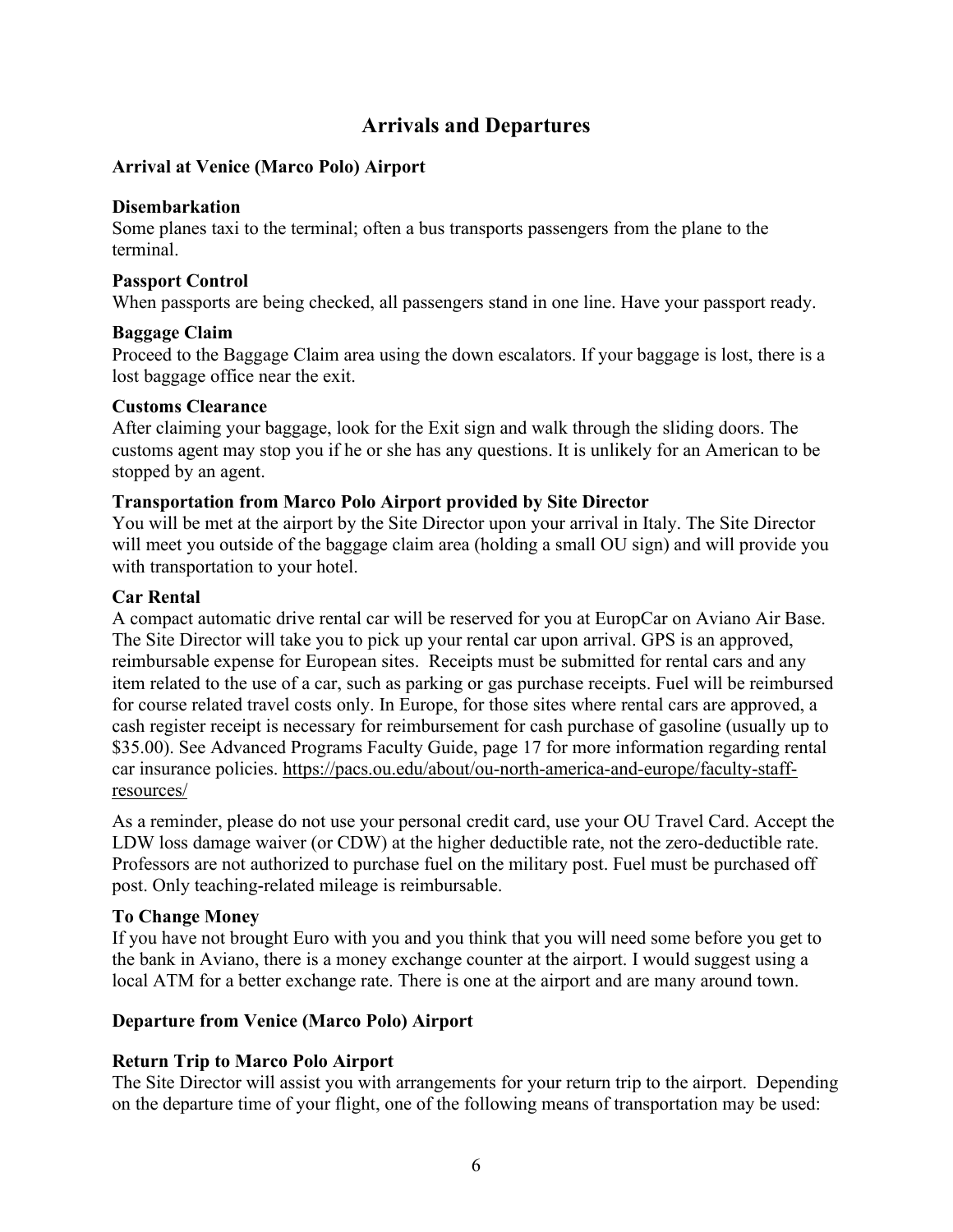- **Rental Car** Reservation may be changed to return vehicle to Marco Polo Airport
- **Hotel Shuttle** If the flight leaves early in the morning, it is recommended that you stay the night before in Venice at a hotel with shuttle transportation. The site director can help you find these accommodations.
	- o Courtyard Venice Airport Hotel
		- offers an airport shuttle service between 0740-1300 and 1530-2300 daily for Euro 2.50 per person
		- $\blacksquare$  estimated room rate is Euro 150 per night
	- o Best Western Titian Inn Hotel Venice Airport
		- offers a complimentary airport shuttle service between 0500-1100 and 1500-2300 (must reserve 24 hours in advance)
		- $\blacksquare$  estimated room rate is Euro 100 per night
- **Site Director** If time permits, the site director could drop you off at the airport two hours prior to your flight.
- **Train-** Taking the train from Sacile Train Station to Venice is much easier on departure than arrival. The train is direct with Venice-Mestre being the next to last stop. From there you can take a taxi (estimated  $\epsilon$ 20 per trip) or ATVO bus ( $\epsilon$ 8 per person) to the airport. Train schedules are available online. It usually runs almost every hour. Site director will check for strikes before this arrangement is made.
- **Taxi** In the rare instance that one of the scenarios above cannot be arranged, a taxi service may be used to transport you to the airport. The Site Director will aid with this arrangement to include approximate cost and payment methods. All means of transportation described here can be reimbursable with prior approval.

## **Check-In**

All airlines are located on Floor 1 (American  $2<sup>nd</sup>$  floor). You will enter the airport on Floor 0 (American  $1<sup>st</sup>$  floor) and must proceed to Floor 1 using an elevator or escalator. Be sure to verify the boarding gate prior to leaving the check-in counter. Most of the time the Site Director will be able to drop you off at the Departures/Partenze level of the airport.

#### **Passport Control**

After checking in, follow the signs to the departure gates. You must proceed through the customs gate, where your ticket, passport, and carry-on luggage will be checked.

## **Airport Arrival**

In the event you are at the airport and make it through security in a timely manner please be ensured that there are many shops in the airport that you may find to occupy your time. If you are leaving on an early morning flight – these shops, as well as the restaurants, may not yet be open.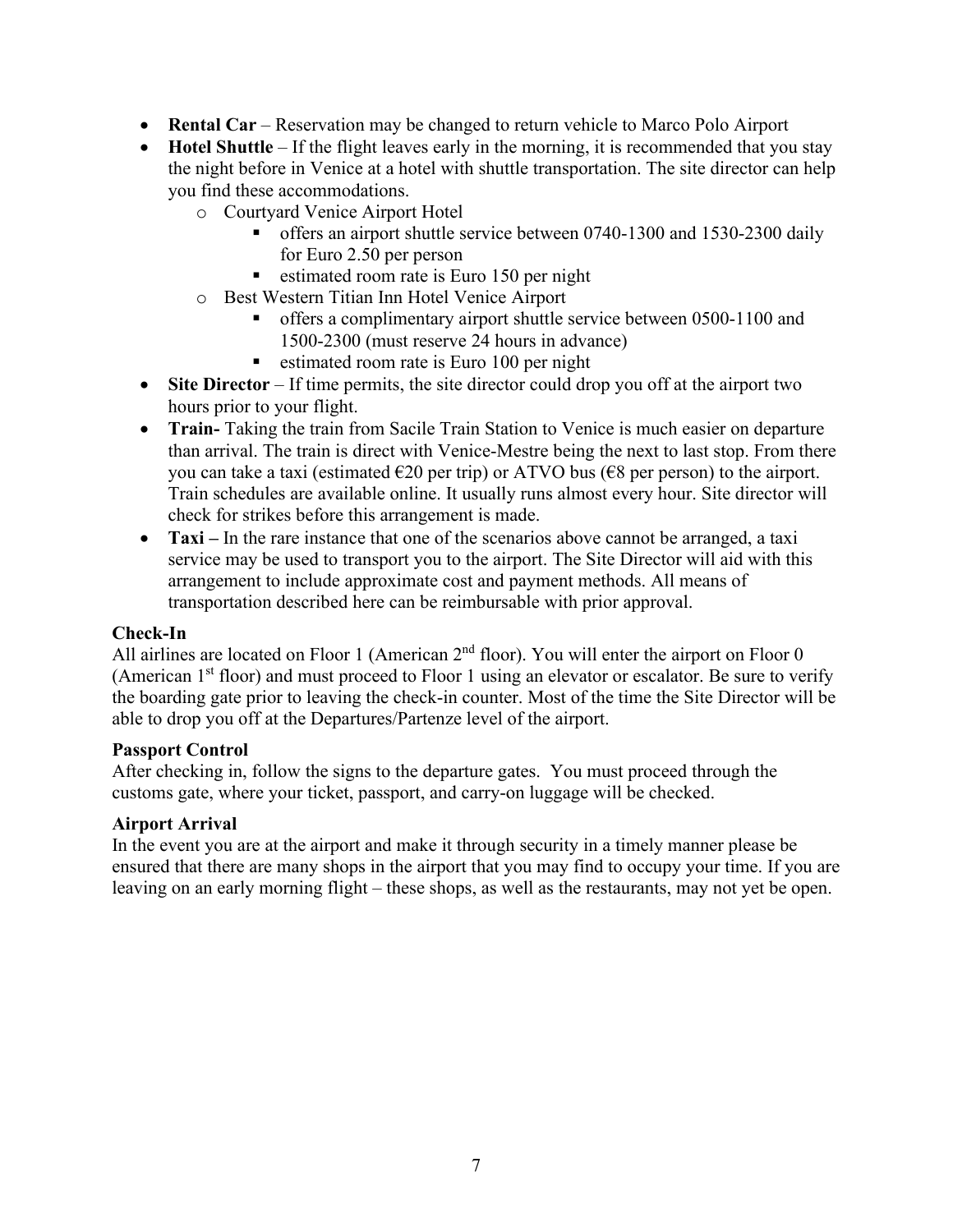# **Lodging**

## **Primary Lodging: Hotel Oliva:**

- Check-In Time: 1300; Check-Out Time: 1100
- Late Arrival Possible: Yes, Site Director will arrange.
- Room Assignment and cost per night:
	- o Single occupancy: €49
	- o Single occupancy in double room:  $\epsilon$ 65
	- o Double occupancy:  $€79$

## **Mailing Address:**

Via L. Longo, 2 33081 Aviano (PN) Italy

## **Phone:**

- From US: 011-39-0434-66-6111
- From Europe: +39-0434-66-6111
- Within Italy: 0434-66-6111

## **Modes of Payment:**

- MasterCard/Eurocard
- VISA
- EURO Cash

## **Amenities in Room Assignment:**

- Breakfast included
- Desk/chair
- Radio
- Telephone (commercial/civilian)
- Towel and wash/face cloth
- Television (local programs and CNN)
- $\bullet$  A/C
- Small refrigerator
- Shared microwave
- Shared ice maker
- Private shower, wash basin and toilet
- Elevator
- WiFi

Smoking Policy: Smoking is not allowed in the rooms.

Electricity in Room: 220 volt; plug adapter required for dual voltage appliances; standard European outlets/plugs.

# **Distance from Hotel Oliva to:**

- Education center/OU office: 1 mile
- Usual class location: 1 mile
- Primary breakfast facility: in hotel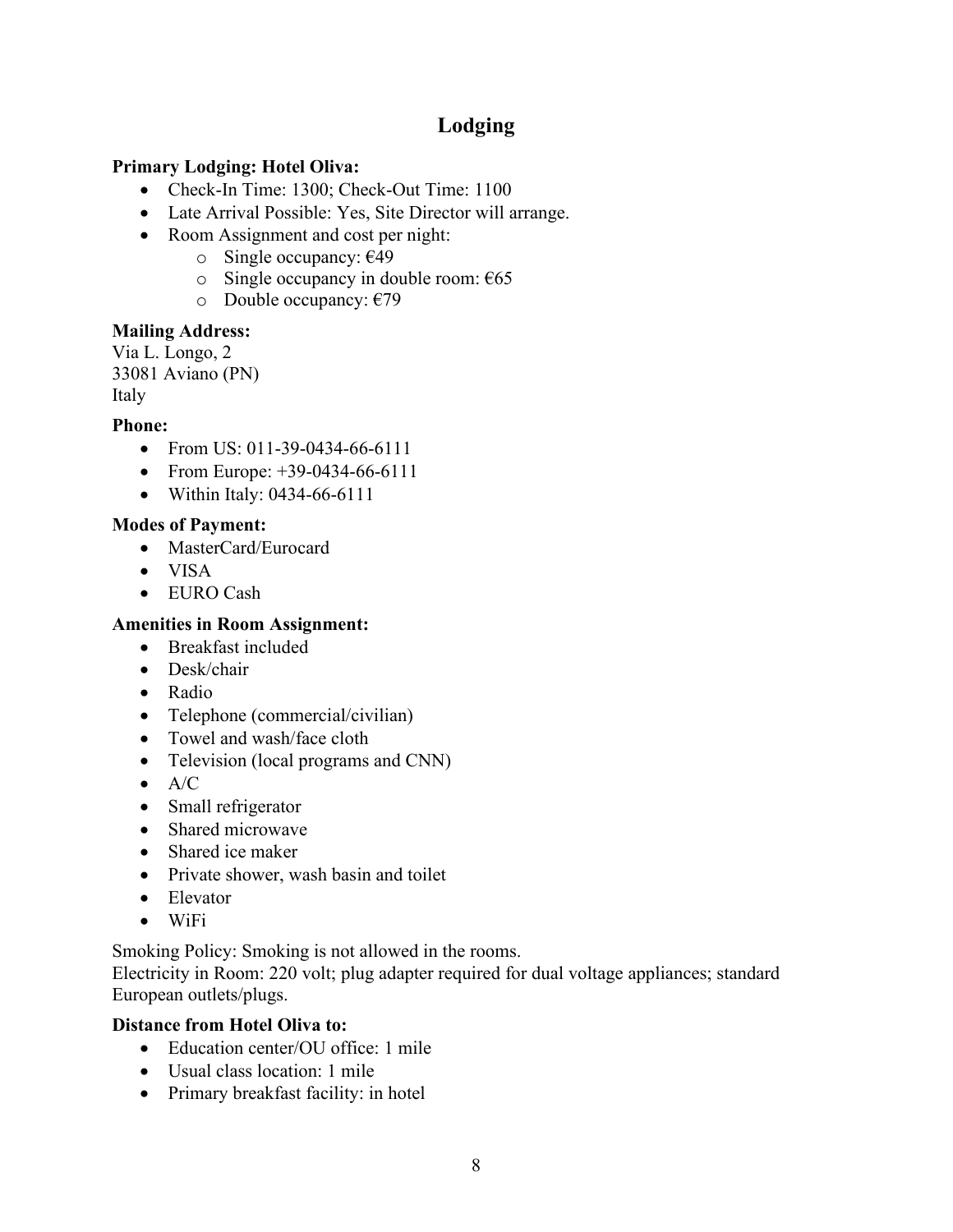- Closest full-service restaurant: next to the hotel
- Closest fast-food restaurant: on base (10 minute drive)
- Closest grocery store: 5 minute walk

## **Secondary Lodging: Mountain View Lodge:**

- Location: Aviano Flightline: Area F, Bldg. 1484 (Near the Base Exchange)
- Manager: Andrea Barnes
- Check-In Time: 1400; Check-Out Time: 1100
- Late Arrival Possible: Yes; Arrival after 1800 will need to be confirmed with a credit card
- Room Assignment and Cost per Night:
	- o Single rate: \$70

## **Mailing Address:**

Unit 6122, Box 45 APO, AE 09604-2245 Email: [lodging@aviano.af.mil](mailto:lodging@aviano.af.mil)

## **Phone:**

- From US: 011-39-0434-304040
- From Europe: +39-0434-304040
- Within Italy: 0434-304040
- Military/DSN: 632-4040

## **Modes of Payment:**

- U.S. Cash
- MasterCard
- U.S. Traveler's Checks
- VISA

## **Amenities in Typical Room Assignment:**

- Desk/chair
- Queen-sized bed
- Refrigerator
- Microwave
- Alarm clock/Radio
- Telephone (commercial/DSN)
- Towel and Wash/face cloth (single use only)
- Television (AFN American programming)
- Private shower, wash basin and toilet
- WiFi
- In-house exercise facility
- Conference room (by reservation)
- hairdryer

Smoking Policy: Smoking is not permitted in lodging.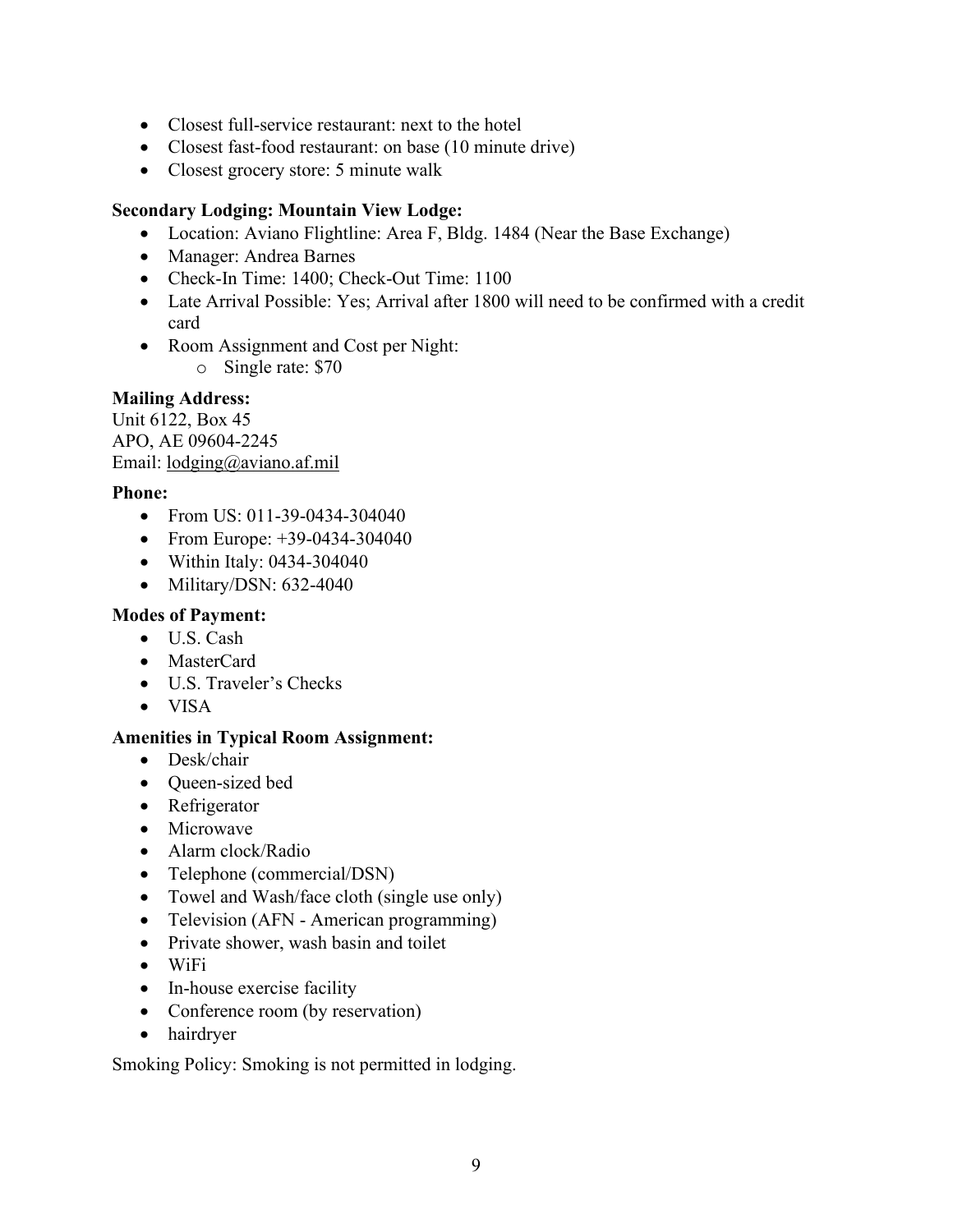Electricity in Room: 220 volt and 110 volt appliances can be used; plug adapter required for dual voltage appliances; standard European outlets/plugs and American plugs in bathroom and kitchenette.

### **Distance from Hotel to:**

- Education center/OU office: 5 miles
- Usual class location: 5 miles
- Primary breakfast facility: in hotel
- Closest fast-food restaurant (at BX): 5 minute walk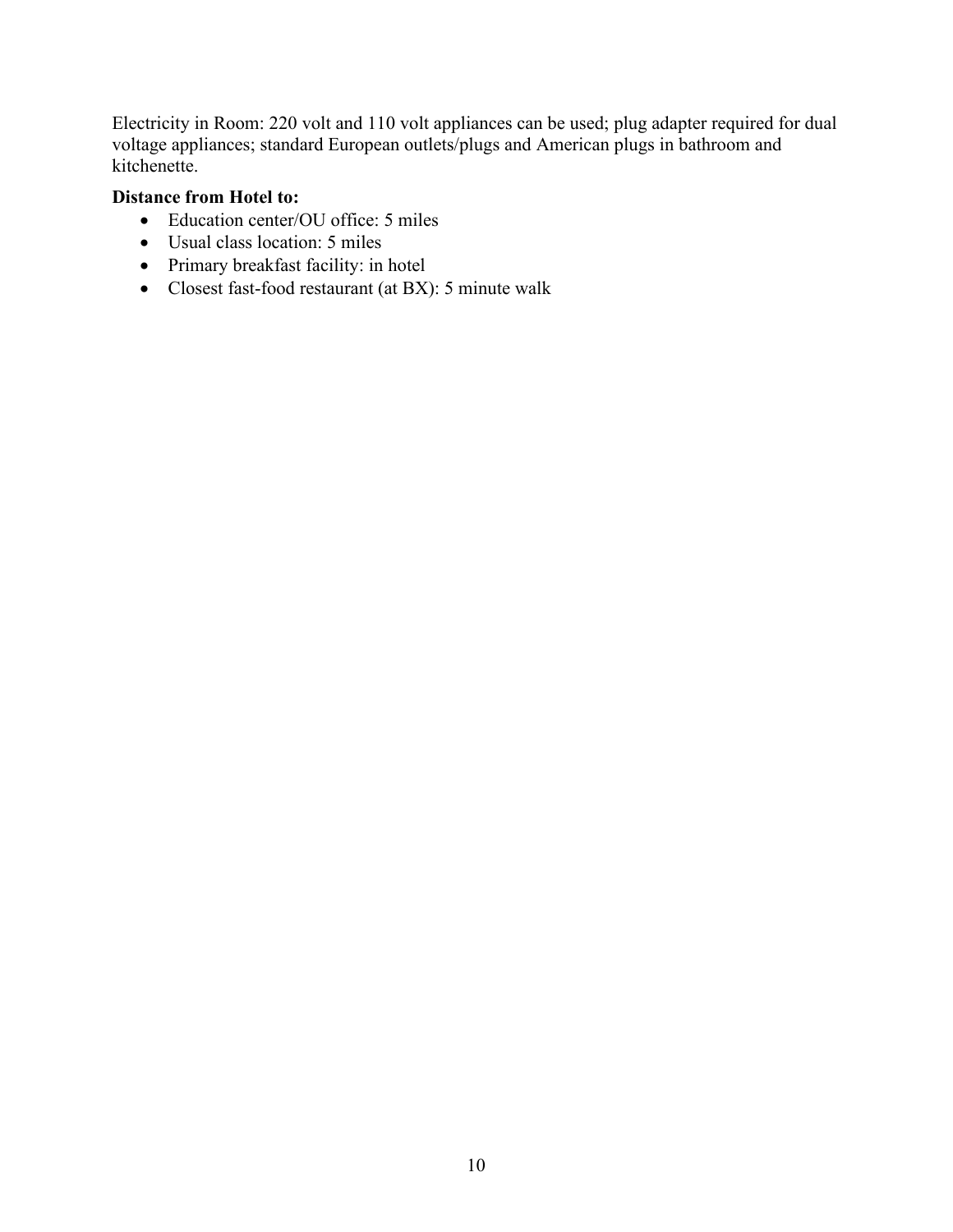# **Administrative Support at Aviano**

## **Internet Availability:**

- Primary Hotel: Wireless network is accessible throughout the Hotel Oliva and Mountain View Lodge. When you check in they will provide you with a password.
- Education Center: Wireless network is accessible throughout building. A computer lab is available for public use. Classroom is equipped with a Smartboard, laptop computer with CD/DVD drive and flash-drive connectivity. The computers are Windows, so if you are using a MAC, adapters may be necessary. Saving presentations to a flash drive is highly recommended to use the classroom laptop already hooked up to everything.

| $1100 - 1300$ at $00000$<br>Equipment      | <b>Availability</b> |
|--------------------------------------------|---------------------|
| Overhead Projector?                        | Yes.                |
| VCR and monitor?                           | No.                 |
| Flip chart stand/paper?                    | In some classrooms. |
| Smartboard                                 | In some classrooms. |
| Laptop w/DVD and<br>flash-drive connection | Yes.                |
| Dry-erase whiteboard                       | Yes.                |

## **Audio-Visual Support**

## **Materials and Supplies**

When materials and supplies are available, please return unused materials and supplies for the use of the next professor since supplies are limited.

| Equipment                                              | <b>Availability</b>                                      |
|--------------------------------------------------------|----------------------------------------------------------|
| Chalk/eraser                                           | No chalk board                                           |
| Dry board markers                                      | Available in classrooms.                                 |
| Overhead transparencies                                | No.                                                      |
| Overhead pens                                          | N/A                                                      |
| Flip chart paper                                       | Yes.                                                     |
| Office supplies (paper, paper<br>clips, staples, etc.) | Limited quantities available through Site Director.      |
| Course materials                                       | Faculty must bring their own texts and course materials. |

## **Building Security**

The University of Oklahoma at Aviano does not utilize a night time classroom monitor. Therefore, it is the responsibility of the professor to secure the classroom and exterior doors and to turn off lights in classrooms, hallways, and restrooms if no other classes are in session when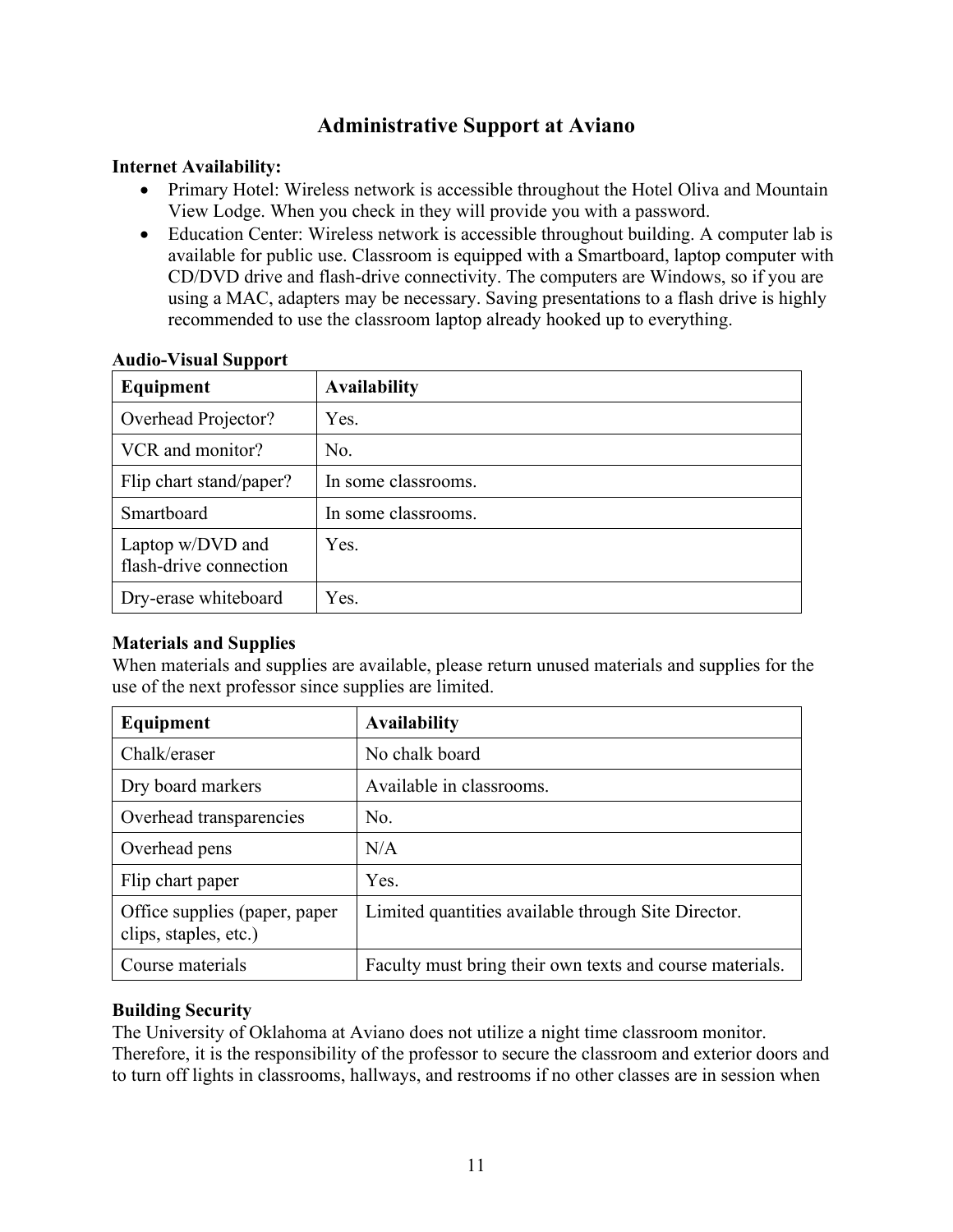the professor exits the building. Professors will be requested to sign a Key Agreement and Closing Checklist sheet.

## **Other Classroom Policies and Procedures**

Room assignments are coordinated through the Education Services Officer, and specific rooms cannot be guaranteed. The instructor and students are responsible for returning the classroom to its original state prior to leaving each evening as other classes may be held in the room during the following day.

## **Aviano Library**

Area 1: Bldg. 149 Telephone: DSN: 632-5382, Civilian: 0434-30-5382 Hours:

- Monday & Friday  $1000 1800$
- Tuesday & Thursday  $0900 1800$
- Wednesday  $1000 1900$
- Saturday  $1000 1700$
- Sunday and US Holidays Closed

Type of Services: International base library; recreational media plus a non-fiction collection for academic purposes.

## **Other Base Facilities:**

<https://www.31fss.com/aviano-afb-restaurant-guide> <https://www.shopmyexchange.com/exchange-stores/Italy/AE/Aviano/Aviano--1424606> <https://www.31fss.com/fitness-centers>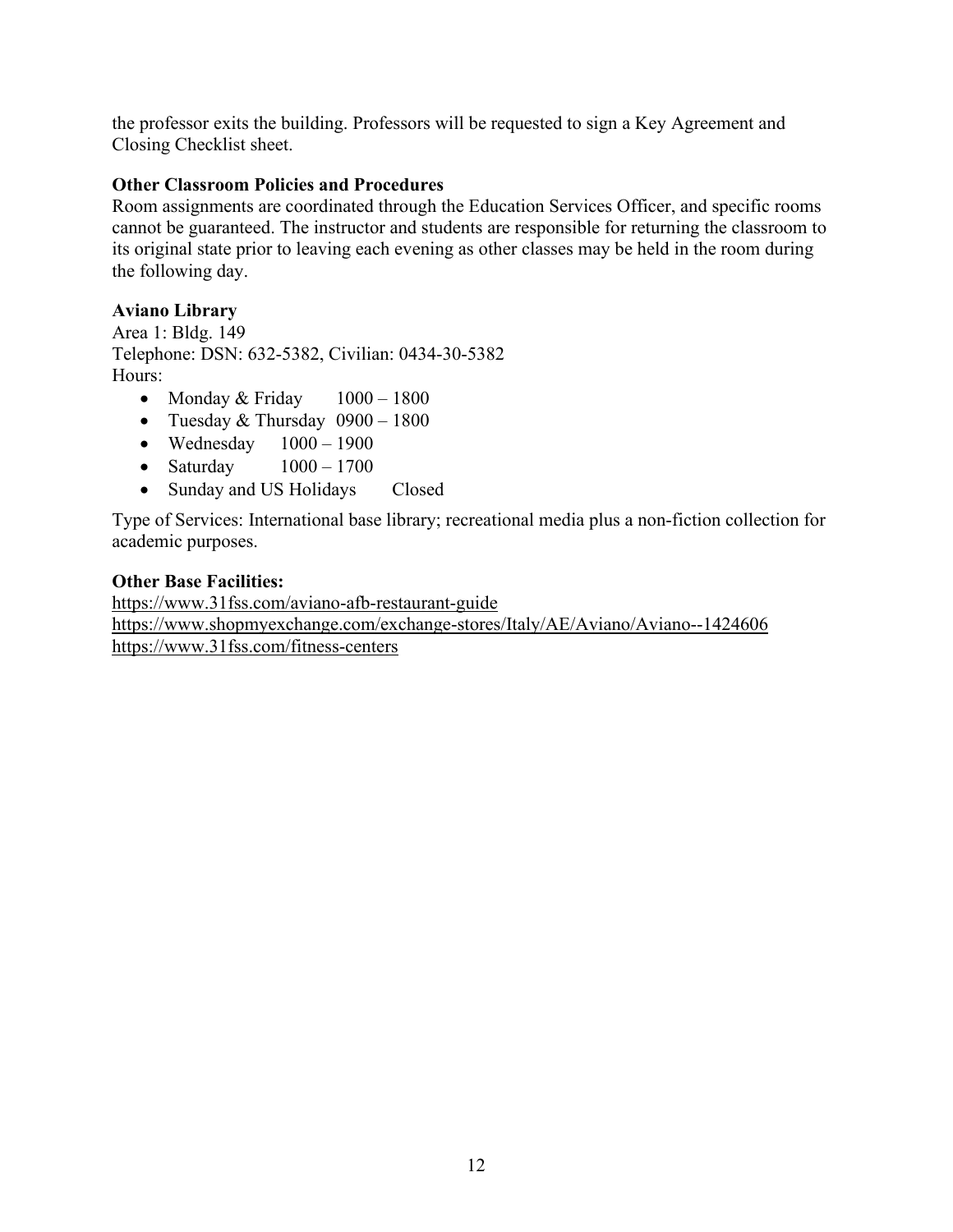# **Driving Directions**

## **Driving Directions from Hotel Oliva to the Education Center**

Hotel Oliva to the Area 1 Education Center (where classrooms are located) is a 5 minute drive.

- From the front parking lot, turn right onto Via Giuseppe Mazzini.
- Continue straight at the traffic light.
- Follow the road, and there will be a roundabout. Take the first exit (a right turn).
- The entrance to Area 1 is on the LEFT side of the road.
- **You will need to show your passport and base pass at the Area 1 gate.** You do not need to show this when leaving the gate.
- Take the first left and continue along the road, around the Shopette and around the curve. The Education Center will be on your right side.

## **Driving directions from Mountain View Lodge**

- Area F where Mountain View Lodge is located to Area 1 is about 10 minute drive.
- Leave base via South Gate.
- Take third exit (left turn) on the roundabout towards Aviano.
- Take second exit (go straight through) on the next roundabout.
- Continue straight on Via Pordenone towards Aviano.
- Take left turn on Via dei Menegoz just before the Eni gas station on left hand side.
- Continue down the road until a STOP sign, then take left turn.
- Continue down Via Giuseppe Garibaldi.
- Pass the traffic lights and take second exit on the roundabout.
- The entrance to Area 1 is on the LEFT side of the road.
- **You will need to show your passport and base pass at the Area 1 gate.** You do not need to show this when leaving the gate.
- Take the first left and continue along the road, around the Shopette and around the curve. The Education Center will be on your right side.

# **Driving Directions to/from Education Center and Gas Stations**

Several gas stations are located along SP7/Via Pordenone between Hotel Oliva and Area F of the base. Please be aware that many of the local gas stations are not open on Sundays or early in the morning. Try to fill the car on Saturday if possible. Also, please note that many restaurants are closed during riposo (rest) which is often from 2:00 p.m. to 5:30 p.m.